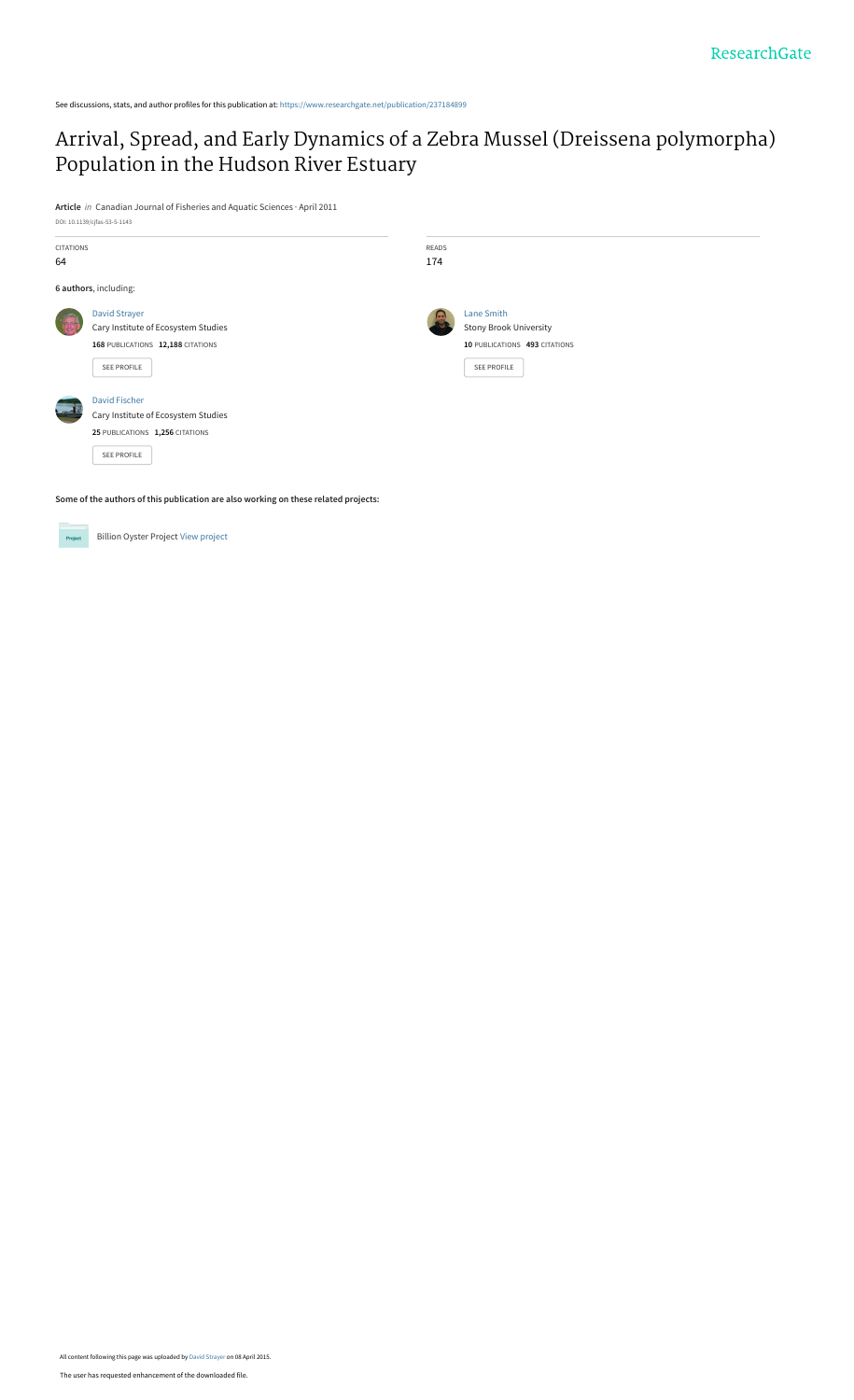# Arrival, spread, and early dynamics of a zebra mussel (Dreissena polymorpha) population in the Hudson River estuary

David L. Strayer, Jon Powell, Peter Ambrose, Lane C. Smith, Michael L. Pace, and David T. Fischer

**Abstract:** The zebra mussel *(Dreissena polymorpha)* population of the Hudson River estuary grew and spread rapidly following its first detection in May 1991. The population reached 550 billion animals  $(4000/m^2)$ , mean over the freshwater tidal river) by the end of 1992, constituting >70% of zoobenthic biomass, and filtered a volume equivalent to the entire water column in 1 day. Over 95% of the population lived on subtidal rocks. Following the period of rapid population growth in 1991-1992, reproductive success (young of the year per adult) fell by four orders of magnitude in 1993-1994. Furthermore, at the end of the 1993-1994 growing seasons, young of the year were only 20-30% as large as in 1991. Adult zebra mussels may have been outcompeting the larvae for food. We propose that such food-limited zebra mussel populations may be especially frequent in rivers and estuaries, where the ratio of food supply to available substratum is small.

Résumé : Les effectifs de la moule zébrée (Dreissena polymorpha) dans l'estuaire de l'Hudson ont augmenté et se sont propagés rapidement depuis la découverte des premiers individus en mai 1991. La population s'établissait à 550 milliards de moules (4000 moules/m<sup>2</sup>, moyenne établie pour la portion dulcicole de la rivière qui est soumise aux marées) à la fin de 1992. Elle formait alors plus de 70% de la biomasse zoobenthique et filtrait quotidiennement un volume équivalent à toute la colonne d'eau. Plus de 95% des moules vivaient fixées aux pierres de la zone subtidale. Par suite de l'explosion démographique enregistrée en 1991-1992, le succès de la reproduction (nombre de jeunes de l'année par adulte) a chuté de quatre ordres de grandeur en 1993-1994. En outre, la taille des jeunes de l'année à la fin de la saison de développement de 1993-1994 atteignait seulement 20 à 30% de celle des jeunes de l'année de 1991. L'incapacité des larves de résister à la forte compétition pour la nourriture exercée par les adultes pourrait avoir été la cause de ce phénomène. Les auteurs estiment que de telles populations limitées par la nourriture pourraient être particulièrement fréquentes dans les rivières et les estuaires, où la quantité de nourriture par rapport à la surface des supports est faible. [Traduit par la Rédaction]

Introduction

Despite a long history of European research (summarized by Stanczykowska 1977; Mackie et al. 1988) and recent North American studies (e.g., Haag et al. 1993; Nalepa and Schloesser 1993; Nicholls and Hopkins 1993; Mellina and Rasmussen 1994; Ricciardi et al. 1995), many critical questions remain about the dynamics, control, and ecological effects of zebra mussel *(Dreissena polymorpha)* populations. Specifically, little is known about the dynamics and ecological effects of zebra mussel populations in habitats other than lakes or about the ecology of zebra mussels over long time scales or large spatial scales. Here, we describe the invasion and early population dynamics of the zebra mussel in the Hudson River estuary, as part of a comprehensive assessment of the ecological effects of the zebra mussel on this ecosystem. As we will

Received May 8, 1995. Accepted November 20, 1995. J12910

**D.L. Strayer,<sup>1</sup> L.C. Smith, M.L. Pace, and D.T. Fischer.** Institute of Ecosystem Studies, P.O. Box AB, Millbrook, NY 12545, U.S.A.

**J. Powell and P. Ambrose.** Columbia-Greene Community College, P.O. Box 1000, Hudson, NY 12534, U.S.A.

Author to whom all correspondence should be addressed. e-mail: dlstrayer@aol.com

Can. J. Fish. Aquat. Sci. **53:** 1143-1149 (1996)

show below, the zebra mussel population expanded very rapidly in the Hudson and has now apparently reached a self-limiting phase in which larvae are strongly suppressed by the adults. A companion paper (Caraco et al. 1996) shows that the zebra mussel has had enormous impacts on the Hudson's phytoplankton that differ in important ways from what has been described for lakes.

Our study focused on the freshwater part of the Hudson River estuary, extending from the dam at Troy, New York, (river kilometre (RKM) 248; i.e., 248 km upriver from the southern end of Manhattan in New York City) to Newburgh, New York (RKM 99). The study area covers  $140 \text{ km}^2$  and has a mean depth of 8.3 m (Gladden et al. 1988). The entire study reach is subject to tides of 0.8-1.6 m and is well mixed vertically by tidal flows. Water in the Hudson is hard  $(Ca^{2+}$  concentration = 22-30 mg/L), nutrient rich  $(NO<sub>3</sub>-N)$  concentration  $= 0.5$ -1 mg/L; soluble reactive P concentration  $= 3$ -30  $\mu$ g/L), and moderately turbid (Secchi disk depth = 1-2 m; concentration of suspended solids =  $\sim$ 20 mg/L) (Cole et al. 1991, 1992; Findlay et al. 199 1 a, 1991b). The sediments are dominated by various mixes of sand, silt, and clay, but about 7% of the bottom is rocky (Simpson et al. 1986; D.L. Strayer, J. Powell, P. Ambrose, L.C. Smith, M.L. Pace, and D.T. Fischer, unpublished data). The Mohawk River enters the Hudson just above the head of the estuary. The Mohawk is part of the New York State Barge Canal, which connects the Hudson with lakes Erie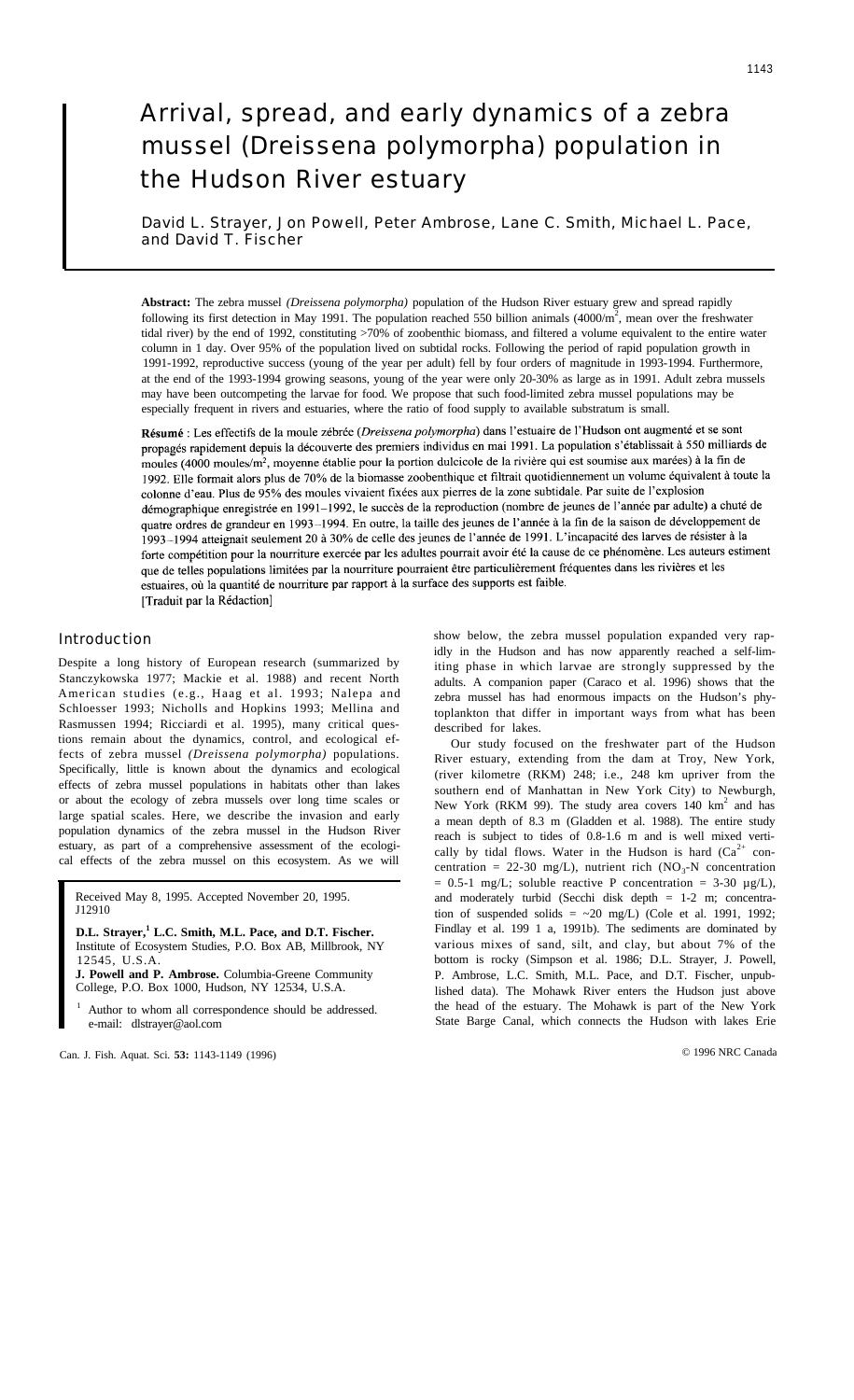and Ontario and has been seen as a potential invasion route for the zebra mussel (e.g., Griffiths et al. 1991).

## Methods

To estimate the size of the zebra mussel population in the Hudson, we subdivided the freshwater estuary into nine sampling strata, representing three habitats (rocks, fine-grained sediments, and unionid clams) in each of three geographic strata (RKM 999151, RKM 151-213, RKM 213-248). We estimated the extent of rocky versus fine-grained (i.e., sand-silt-clay) sediments by taking petite PONAR grabs (15 x 15 cm) at 253 sites throughout the estuary. If we failed to retrieve a sample in repeated (more than five) grabs, we classified the site as rocky; otherwise, we classified the site as fine grained.

Zebra mussel densities on rocks were estimated in two ways. In 1991-1992, we took rock samples using a modified oyster dredge from four (1991) or nine (1992) sites in the infested area of the river. We counted the number of zebra mussels on each rock and estimated rock area by covering rocks with a layer of aluminum foil and weighing the foil. Surface areas measured in this way were converted to square metres of river bottom occupied by the rock by dividing by 3 (cf. Bailey et al. 1995). In 1993-1994, divers collected at least 10 rocks from each of six sites in the river (two in each geographic stratum). We counted the number of zebra mussels per rock and estimated the area of the river bottom occupied by the rock as the maximal projected area of the rock. In 1992-1994, we measured the shell lengths (and dry masses, see below) of subsamples of zebra mussels from each rock.

To estimate the number of zebra mussels on fine-grained sediments and unionids, we took samples from 16 sites in each of the three geographic strata. Five samples were collected from each site with a standard (22.9 X 22.9 cm) PONAR grab and sieved in the field through a 2.8-mm mesh. Each unionid in the sample was bagged separately and the sieve residue frozen. Zebra mussels and unionids were removed from thawed samples in the laboratory and counted.

To follow dynamics of zebra mussel populations on rocky shorelines, we took monthly samples from a rocky beach on Cruger Island (RKM 158). Five or 10 rocks were taken from each of three elevations: 34 cm above mean low tide, mean low tide, and 34 cm below mean low tide. The maximal projected area and the number of zebra mussels on each rock were recorded.

We estimated the numbers and size of young-of-the-year (YOY) zebra mussels by sampling navigation buoys in 1991-1994. In December or January, the U.S. Coast Guard replaces summer navigation buoys in the Hudson with winter buoys. About 40 of these buoys are changed in the freshwater tidal reach of the Hudson. Because these buoys are stored in a yard over the winter, there is no carry-over of mussels from year to year. We estimated the number of YOY per metre circumference of the buoy (we used circumference rather than area because most zebra mussels settled in a band along a seam near the base of the buoys) as an index of year-class strength and removed a sample of 10 mussels from each buoy for later measurement of shell length.

Veligers were sampled biweekly during the ice-free season at Kingston, New York, by pumping 42 L of surface water through a 73-µm mesh plankton net. In 1992-1993, samples were counted live upon arrival in the laboratory. In 1994, samples were preserved in buffered formalin and counted using cross-polarized light (Marsden 1992). All counts were made with a stereomicroscope at magnifications of 25x or greater.

To estimate the biomass of the zebra mussel population, we regressed dry body mass (dried overnight at 60°C) on shell length and applied these equations to shell lengths and densities observed in the field.

To estimate zebra mussel filtration rates in the field, we applied the regression of Kryger and Riisgard (1988) to observed numbers and sizes of zebra mussels in the Hudson River. Our own estimates

of filtration rates of zebra mussels on natural Hudson River water agree closely with Kryger and Riisgard's results (Roditi et al. 1996). (We did not use the results of Roditi et al. here because they are not normalized for body size of zebra mussels.) All estimates of filtration rates presented here are based on 20°C.

We roughly estimated the food demands (assimilation) of the zebra mussel population by summing estimates of respiration and production. To estimate respiration, we fitted a regression through the laboratory data of Dorgelo and Smeenk (1988), Sprung and Borcherding (1991, day 2 data), and Quigley et al. (1993), producing the following general equation:

## $R = 61.9$ DM<sup>-0.4653</sup>  $\times$  10<sup>0.01208</sup> T

where  $R$  is respiration (milligrams  $O_2$  per gram dry matter per day), DM is dry body mass (milligrams), and T is water temperature  $(^{\circ}C)$ (for the log-log regression, adjusted  $r^2 = 0.92$ , n = 11, p < 0.0001). We estimated respiration from this equation using observed body sizes and water temperatures from the Hudson River, assuming respiration was negligible before 3 April and after 2 December, when water temperatures were low  $( $4^{\circ}$ C)$ . We estimated production in two ways: from respiration, assuming a net growth efficiency of 30% (cf. Valiela 1984), and from biomass, assuming an annual production to biomass ratio of 1 (Stanczykowska 1976; Waters 1977; Cleven and Frenzel 1993).

Some of the confidence intervals we present would have been difficult or impossible to calculate using conventional statistical methods and were estimated instead by bootstrap methods using Resampling Stats (Bruce 1993) with 1000 runs.

#### Results and discussion

#### **Chronology of the invasion**

Zebra mussels were first seen in the Hudson near Catskill in May 1991 (Fig. 1). By the end of 1991, zebra mussels had spread downriver 80 km to Newburgh, but just one animal was seen more than 5 km upriver of Catskill, despite extensive searches of the upper estuary (Fig. 1). Only 1 year later, zebra mussels were found everywhere that we sampled in the freshwater and oligohaline parts of the estuary (Fig. 1), reaching as far downriver as northern Haverstraw Bay, where salinity during the settling season was 3-5 ppt (Walton 1993). The range in the estuary has not expanded since 1992 and presumably now is limited by salinity.

The pattern of spread shows that the Hudson received two distinct invasions. The first invasion came near Catskill from some unknown human vector (e.g., barges, boat trailers) and an unknown source, probably in 1989 or 1990. The population must have been large by the end of 1990 (at least  $\sim 10^6$  animals; cf. Fig. 2), so the initial inoculum would have had to have been very large if it came in 1990. Alternatively, the population may have been building from a small inoculum that came no later than 1989. The initial invasion of the Hudson represented a large jump across country by the zebra mussel, as the nearest potential source populations were in Lake Erie in 1989 and Lake Ontario and the western part of the Erie Canal in 1990 (O'Neill and Dextrase 1994). A second invasion occurred in 1992, when zebra mussels were carried into the head of the estuary by fluvial transport from the Mohawk River. (The Mohawk itself was not infested until 199 1 (O'Neill and Dextrase 1994).) The two populations merged in 1992.

#### **Growth of the population and its activity**

The spread of zebra mussels in the Hudson was accompanied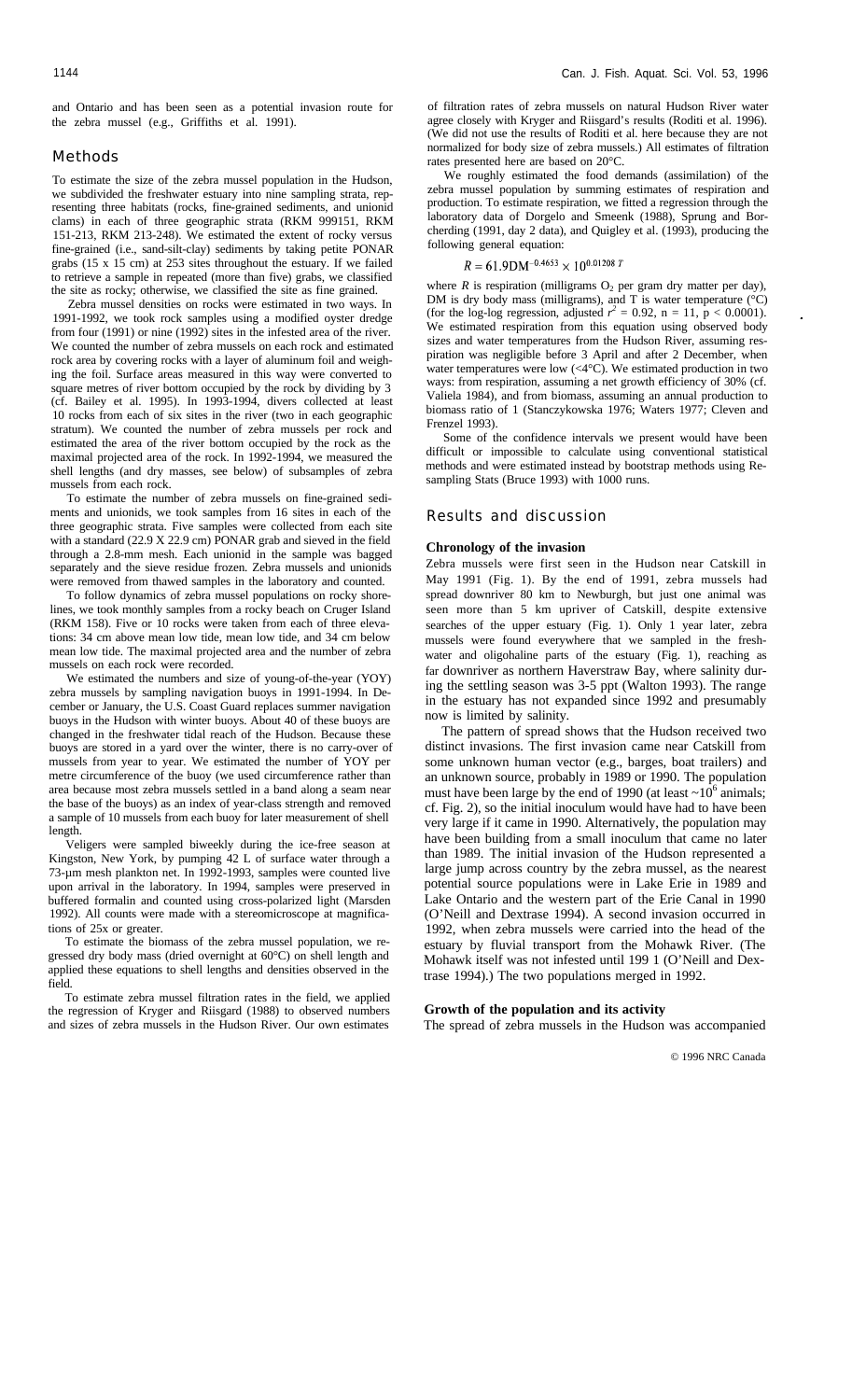**Fig. 1.** Spread of zebra mussels through the Hudson River estuary, 1991-1992. Solid circles show sites where zebra mussels were found, and open circles show sites where zebra mussels were sought but not found. From left to right: September 1990 through June 1991, September through December 1991, and September through December 1992.



**Fig.** 2. Growth of the zebra mussel population in the Hudson River estuary, 1991-1994, expressed both as total population size and as mean density over the entire study area (RKM 999248). Shown are the means (line) and 95% confidence limits (squares and triangles), as estimated by bootstrap methods.



by rapid growth in the size and activity of the population (Fig. 2, Table 1). By the end of 1992, the population had reached 550 billion individuals and a biomass of 28 g DM/m<sup>2</sup> (shell free), averaged over the entire freshwater estuary. The estimated filtration rate (normalized to 20°C) of the zebra mus-<br>sel population was almost 8  $\text{m}^3 \cdot \text{m}^{-2} \cdot \text{day}^{-1}$  in October 1992. The density, biomass, and filtration rate of the population all declined from 1992 to 1994, but remained high. Because of the uneven distribution of suitable substrata in the estuary (see below), the numbers and activity of zebra mussels were likewise distributed unevenly in the estuary (Fig. 3).

**Table** 1. Importance of the zebra mussel population in the freshwater, tidal Hudson River.

|                                                      | Zebra | All | All<br>mussels zoobenthos heterotrophs |
|------------------------------------------------------|-------|-----|----------------------------------------|
| Biomass (g $DM·m-2$ )                                | 21    |     | 15                                     |
| Filtration rate $(m^3 \cdot m^{-2} \cdot day^{-1})$  | o     | 0.1 | $-0.25$                                |
| Respiration (g $C \cdot m^{-2}$ year <sup>-1</sup> ) | 105   |     | 570                                    |
|                                                      |       |     |                                        |

Note: Zebra mussel data are means from 1993-1994; other data are from the preinvasion period (1986-1991). Data are from Lints et al. (1992), Howarth et al. (1992), Limburg (1993), Strayer et al. (1994), and M.L. Pace (unpublished data).

During 1993, assimilation by the zebra mussel population was estimated to be about  $120-150$  g C·m<sup>-2</sup>·year<sup>-1</sup>. Because this is somewhat larger than current rates of phytoplankton prod-<br>uction in the Hudson (estimated to be about 50 g C·m<sup>-2</sup>·year<sup>-1</sup>; N. Caraco, Institute of Ecosystem Studies, personal communication), zebra mussels may have fed on bacteria and detritus as well as phytoplankton. The demands of the zebra mussel population are large compared either with summed inputs of organic carbon to the freshwater tidal Hudson (~820 g C·m<sup>-2</sup>·year<sup>-1</sup>; Howarth et al. 1992) or with total heterotrophic respiration in the system (Table 1).

## **Reproduction, survival, and growth**

Survival and growth rates of zebra mussels in the Hudson have varied greatly among years. Although veligers were abundant throughout much of the summers of 1992-1994 (Fig. 4), yearclass strength varied dramatically over this period, especially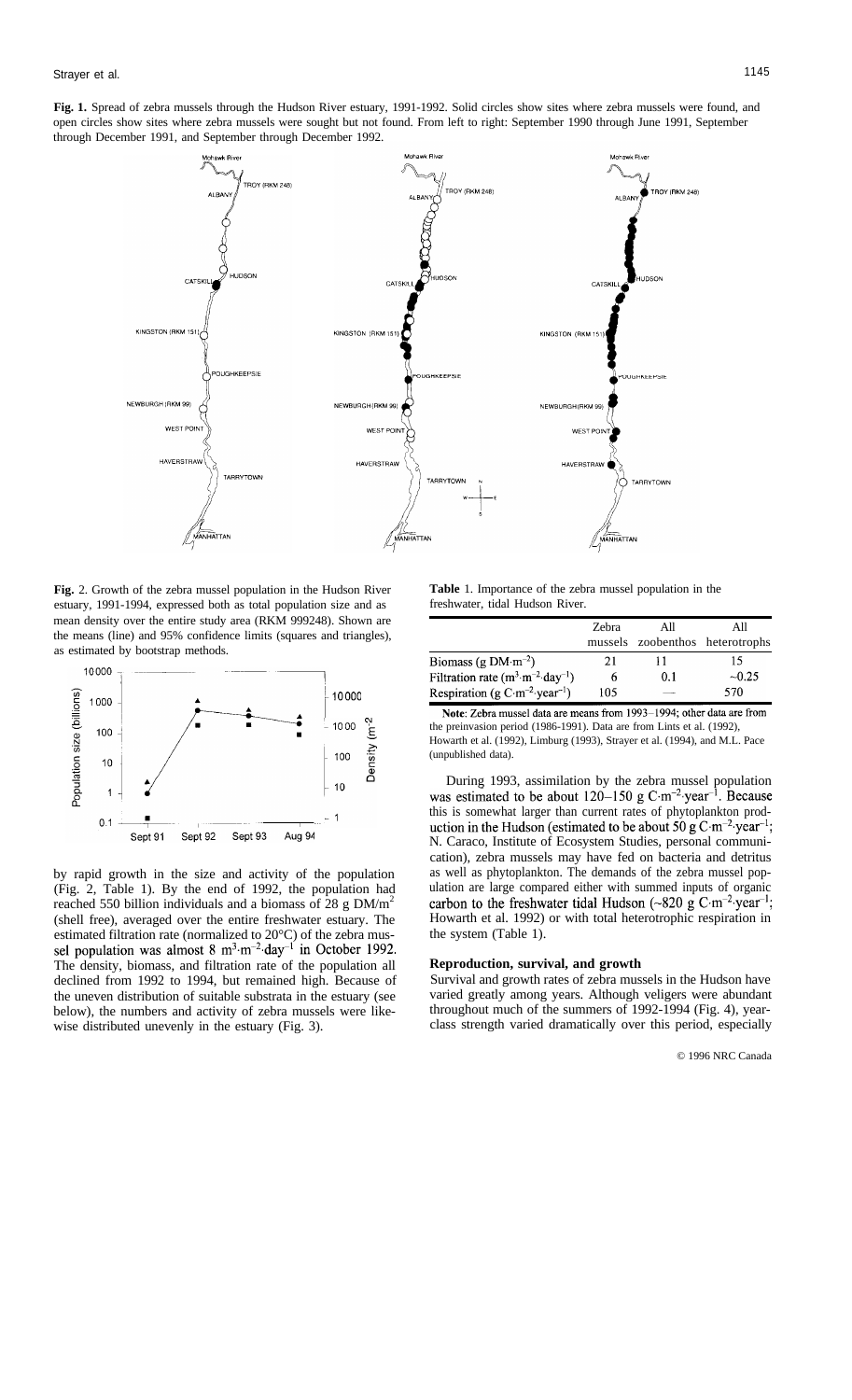Fig. 3. Development of the zebra mussel population in different sections of the Hudson estuary: upper (RKM 213-248), middle (RKM 151-213), and lower (RKM 99-151), 1991-1994.



Fig. 4. Density of veligers in the Hudson River at Kingston (RKM 151), 1992-1994.



when normalized for the number of adult spawners (Fig. 5). The 1993 and 1994 year-classes were so small that they scarcely were detectable in benthic samples (Fig. 6). Growth of YOY zebra mussels likewise varied from year to year, declining sharply from the early stages of colonization (Fig. 5).

Circumstantial evidence strongly suggests that the poor growth and recruitment of YOY in 1993 and 1994 were caused by inadequate food supply. Filtration by zebra mussels reduced phytoplankton biomass in September 1992 through 1994 to 10-20% of preinvasion levels (Caraco et al. 1996). The hypothesis that an inadequate food supply limited zebra mussel growth and recruitment is consistent with the observations that both growth and recruitment were reduced after the phytoplankton crash and that recruitment was high in 1992, but postrecruitment growth was poor. (The phytoplankton crash occurred in August-September, after much settling could have occurred but before most postsettling growth.)

We doubt that environmental conditions, inadequate space for larval settlement, cannibalism of larvae by adult zebra mussels, or predation by other species could have been responsible for fluctuations in YOY recruitment and growth. In 1993-1994, important environmental variables such as temperature, freshwater flow, nutrients (N, P), and calcium were well within the ranges observed in previous years. As for local competition for space, even substrata that lacked adults during the settling season (e.g., navigation buoys, docks, boat hulls) were not heavily colonized in 1993-1994 (Fig. 5 and unpub**Fig.** 5. Numbers and growth of young-of-the-year (YOY) zebra mussels in the Hudson estuary, 1991-1994. (a) YOY index (i.e., average number of YOY on navigation buoys per metre circumference). Line shows means and other symbols show 95% confidence limits, as estimated by bootstrap methods. Note logarithmic scale. *(b)* YOY index normalized for the estimated number of adult spawners in the estuary. Note logarithmic scale.  $(c)$  Mean body mass (mg DM, shell free) of YOY (n = 1666485) taken from navigation buoys at the close of the growing season. Vertical lines show 95% confidence interval around the means, estimated by conventional statistical methods.



lished observations). Adult zebra mussels can consume their own larvae (MacIsaac et al. 1991), and filtration rates of zebra mussels in the Hudson were high (Table l), so cannibalism may have been partly responsible for the poor recruitment in 1993-1994. Cannibalism cannot be the only important mechanism, though; it is hard to see how cannibalism by itself could have reduced the size as well as the number of YOY. Although predators (e.g., fish, blue crabs *(Callinectes sapidus))* in the Hudson eat zebra mussels (Molloy et al. 1994; Limburg and Ahrend 1995; Chandler and Schmidt 1995) we do not think they were responsible for the poor growth and recruitment of zebra mussels in 1993-1994. Unless the controlling predator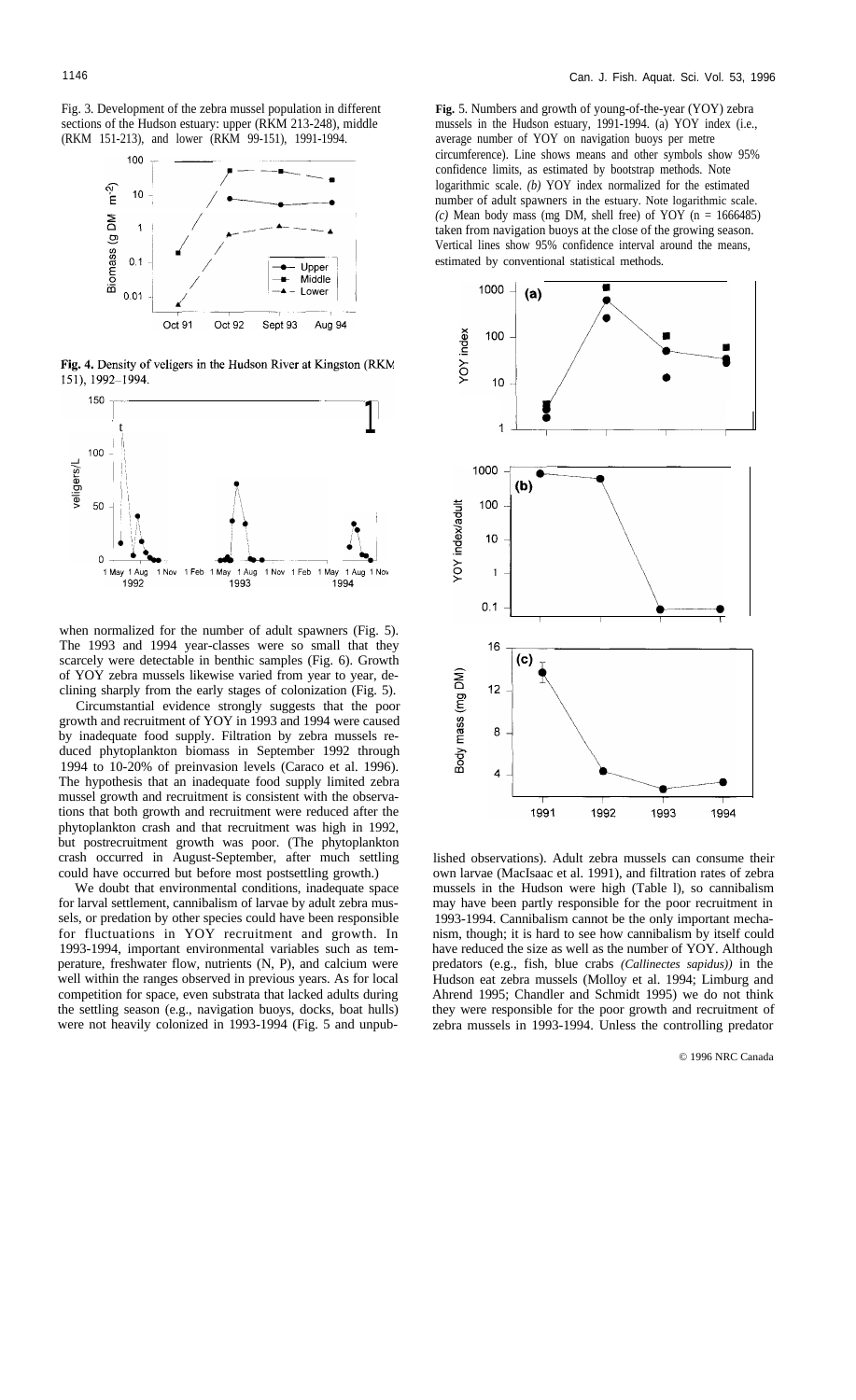**Fig. 6.** Size distribution of zebra mussels in the Hudson River in September, 1992-1994.



selectively consumed the larger YOY or had a strongly seasonal activity (allowing only the tail end of the year-class to survive), it would not have caused the YOY to be both smaller and fewer in number. We do not know of any abundant predator in the Hudson that meets these requirements. Furthermore, blue crabs were very scarce in the freshwater tidal Hudson in 1993-1994 but abundant in 1992 (J. Powell, unpublished data).

#### **Ecological distribution within the estuary**

The distribution of zebra mussels in the Hudson estuary is strongly controlled by the distribution of suitable substrata (Table 2). The highest densities are found on rocks in deep (>5 m) water. Even though such deep-water rocky areas cover only 7% of the estuary, they support >95% of the zebra mussel population. Rocky areas in shallow water occasionally support modest numbers of zebra mussels but are wiped nearly clean in the winter, probably by ice and severe cold (Fig. 7). In shallow waters, zebra mussels are restricted almost entirely to the tops of rocks, in contrast to deep water, where tops, sides,

**Table 2.** Average densities of zebra mussels on various substrata in the Hudson River estuary, September-October 1993.

| Substratum                           | Density $(no./m^2)$ |
|--------------------------------------|---------------------|
| Rocks in deep $(>5 \text{ m})$ water | 17000               |
| Soft sediments                       | 80                  |
| Unionid clams                        | 4.4"                |
| Rocky shoreline <sup>b</sup>         | 50                  |

<sup>a</sup> Equivalent to 0.5 zebra mussels per unionid.  $b$ Between 0.3 m above and 0.3 m below mean low tide

**Fig. 7.** Population density of zebra mussels on a rocky shoreline in the Hudson River, 1992-1993. Data are means of three elevations (see text); vertical bars show 95% confidence intervals around the means, as estimated by conventional statistical methods. Note the



and bottoms are well colonized. Fine-grained sediments (sand, silt, and clay) are populated sparsely by zebra mussels, which live on the numerous objects (e.g., sticks, coal, stones, shells) embedded in such fine sediments. These scattered colonizable objects have not served as nuclei for large zebra mussel colonies in the Hudson, as has been observed in some other rivers and estuaries (Mordukhai-Boltovskoi 1960; Sparks 1994).

Although living unionid clams are heavily infested by zebra mussels in many lakes and rivers (see Ricciardi et al. 1995 for a review) and were predicted to support a large population of zebra mussels in the Hudson (Strayer and Smith 1993; Strayer et al. 1994), they scarcely have been colonized up to 1994. According to the model of Ricciardi et al. (1995), the average infestation in the Hudson should be 53 mussels/unionid, which would translate to  $426$  mussels/m<sup>2</sup> on unionids. We do not know why unionids are so lightly infested in the Hudson or whether this light infestation is transient or permanent.

In addition to the substrata listed in Table 2, macrophytes (especially *Vallisneria)* in the Hudson support some zebra mussels during the late summer and fall. We have not estimated the size of such plant-supported populations, which are substantial in some systems, at least seasonally (e.g., Lewandowski 1982).

#### **General discussion**

The chronology of the zebra mussel invasion of the Hudson confirms two generalizations about zebra mussel populations. First, the appearance of a disjunct population in the middle of the Hudson shows the importance of human vectors in moving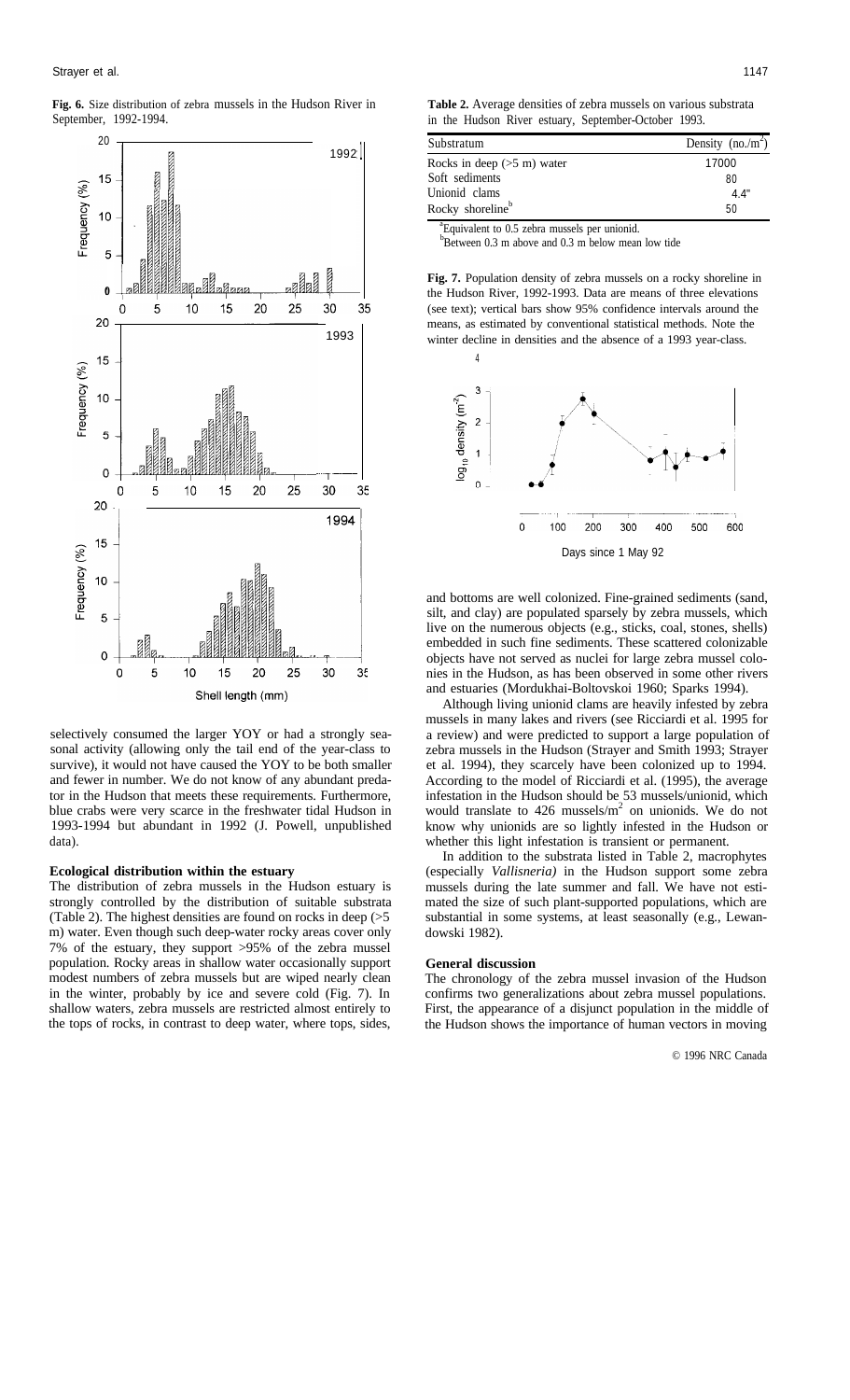Fig. 8. Suggested domains of substratum and food limitation of zebra mussel populations.



Rate of food supply

zebra mussels across country, as has been seen elsewhere in North America and Europe. Second, population growth in the Hudson was extremely rapid, providing yet another example of the explosive potential of zebra mussel populations. Only 17 months after their first detection in the Hudson, zebra mussels constituted >70% of zoobenthic biomass and had dramatically altered the pelagic ecosystem (Caraco et al. 1996).

A third generalization, that zebra mussel populations become limited after an initial explosive phase, must of course be true, but has not been described before in detail. In the Hudson, the limitation appears to come not from external factors (predators or pathogens) or from competition among settled animals for space or food, but rather from control of larval survival and growth by competition for food with adults. This probably is not the way that most zebra mussel populations are limited, but may occur where adult impacts on phytoplankton are very severe. Such severe impacts are most likely to occur in systems where there is ample substratum for adult settlement. Furthermore, Caraco et al. (1996) argued that zebra mussels have the most severe impacts on phytoplankton biomass in systems with high concentrations of suspended inorganic particles. Thus, we might expect adult-larval competition for food to limit zebra mussel populations most frequently in turbid systems with ample rocky areas (rivers?) (Fig. 8). In systems with ample food and limited substrata (lakes?), we might expect the population to be substratum limited. In addition, the dynamics of food-limited zebra mussel populations might be erratic, as dominant year-classes develop, monopolize food resources, and then die.

The suggestion that some zebra mussel populations might be limited by food rather than substratum seems to contradict existing models for zebra mussel populations. The only effective model for predicting the population density of zebra mussels (Mellina and Rasmussen 1994) is based on substratum limitation. If the zebra mussel population in the Hudson is not limited by substratum, why does it fall on Mellina and Rasmussen's regression line? (The Hudson was one of the systems studied by these authors.) A possible resolution of this dilemma is to distinguish within-system patterns from amongsystem patterns of density variation. Even if food rather than substratum is limiting, density within a system should be correlated with substratum particle size. Across systems, substratum-limited populations should fall on a line, with food-limited populations in a cloud below that line. Mellina and Rasmussen's (1994) analysis showed that lakes fall on a well-defined line distinctly above a poorly defined line containing data from rivers. Perhaps this shows that many lacustrine populations are limited by substratum, while most riverine populations are limited by food, as we postulated above. If our speculative analysis is correct, not all zebra mussel populations lie in the domain of substratum-based predictive models (Fig. 8). Therefore, it will be important to determine the number, dynamics, and ecological effects of food-limited zebra mussel populations, such as the one in the Hudson.

## Acknowledgements

This work was supported by grants from the Hudson River Foundation and the U.S. Army Corps of Engineers Waterways Experiment Station. We thank Chris Borg, Karyl Brewster, David Cohen, Dr. William Cook, Dean Hunter, Greg Lampman, Ron Payson, and Brian Sharp for assistance. Nina Caraco, Jon Cole, Stuart Findlay, Karin Limburg, and Peter Raymond shared their data and ideas with us. This is a contribution to the program of the Institute of Ecosystem Studies.

### References

- Bailey, R.C., Chase, M., and Bechtold, J.-P. 1995. An improved technique for estimating the density of benthic macroinvertebrates on cobble. J. Freshwater Ecol. 10: 189-192.
- Bruce, P.C. 1993. Resampling Stats® the "new statistics" user guide, IBM version 3.14 edition. Resampling Stats, Arlington, Va.
- Caraco, N.F., Cole, J.J., Raymond, P.A., Strayer, D.L., Pace, M.L., Findlay, S.E.G., and Fischer, D.T. 1996. The zebra mussel invasion in a turbid river (the Hudson): phytoplankton response to increased grazing pressure. Ecology. In press.
- Chandler, W., and Schmidt, R.E. 1995. Native fishes consuming zebra mussels in the tidal Hudson River. *In* Final reports of the Tibor T. Polgar Fellowship Program for 1994. Edited by E.A. Blair and J.R. Waldman. Hudson River Foundation, New York. pp. IV-1-IV-20.
- Cleven, E.J., and Frenzel, P. 1993. Population dynamics and production of *Dreissena polymorpha* (Pallas) in River Seerhein, the outlet of Lake Constance (Obersee). Arch. Hydrobiol. 127: 395-407.
- Cole, J.J., Caraco, N.F., and Peierls, B. 1991. Phytoplankton primary production in the tidal, freshwater Hudson River, New York (USA). Verh. Int. Ver. Theor. Angew. Limnol. 24: 1715-1719.
- Cole, J.J., Caraco, N.F., and Peierls, B.L. 1992. Can phytoplankton maintain a positive carbon balance in a turbid, freshwater estuary? Limnol. Oceanogr. 37: 1608-1617.
- Dorgelo, J., and Smeenk, J.W. 1988. Contribution to the ecophysiology of *Dreissena polymorpha* (Pallas) (Mollusca: Bivalvia): growth, filtration rate, and respiration. Verh. Int. Ver. Theor. Angew. Limnol. 23: 2202-2208.
- Findlay, S., Pace, M., and Lints, D. 1991a. Variability and transport of suspended sediment, particulate and dissolved organic carbon in the tidal freshwater Hudson River. Biogeochemistry, **12:** 149-169.
- Findlay, S., Pace, M.L., Lints, D., Cole, J.J., Caraco, N.F., and Peierls, B. 1991b. Weak coupling of bacterial and algal production in a heterotrophic ecosystem: the Hudson River estuary. Limnol. Oceanogr. 36: 268-278.
- Gladden, J.B., Cantelmo, F.R., Croom, J.M., and Shabot, R. 1988.